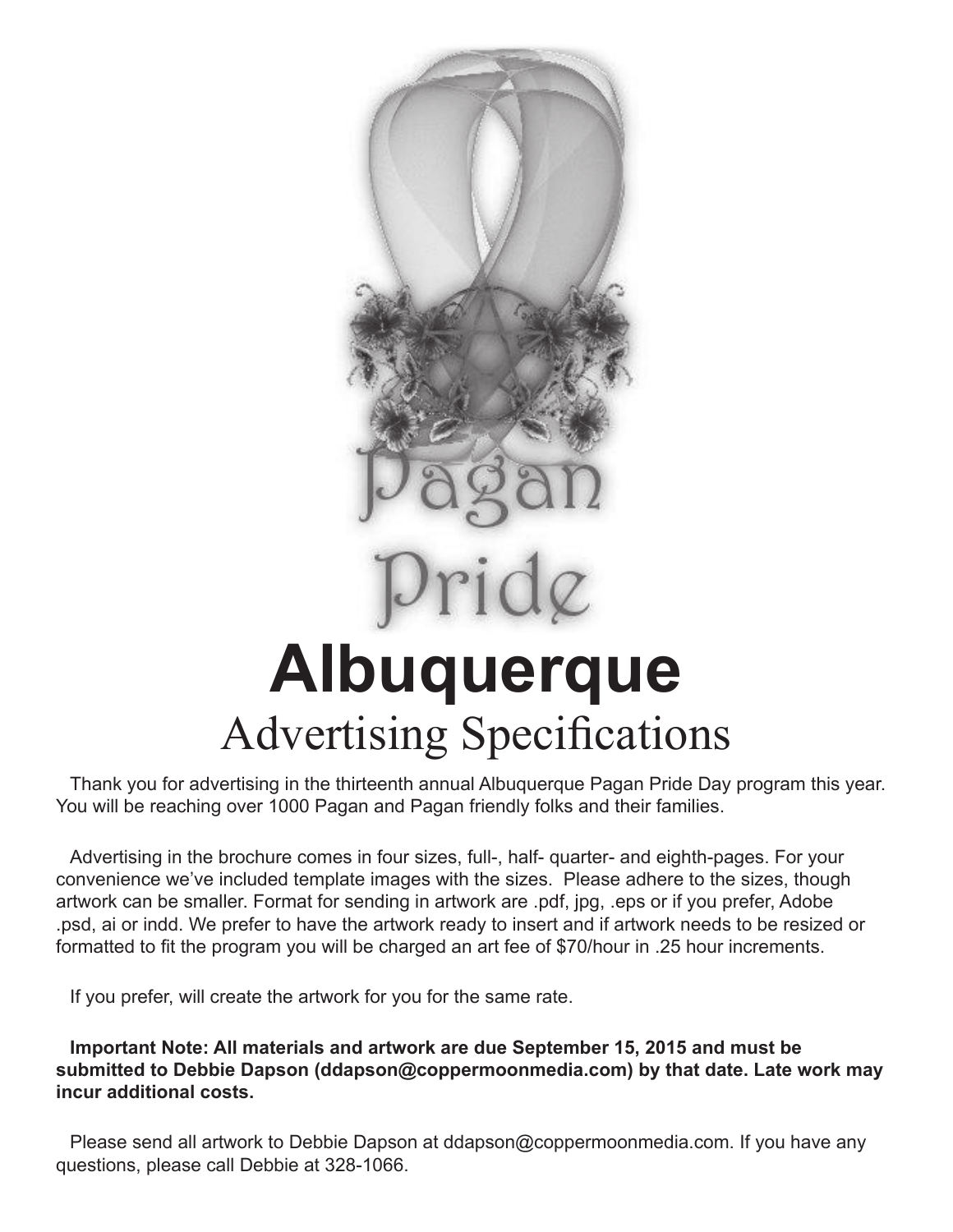Full Page 7.5 x 10 in